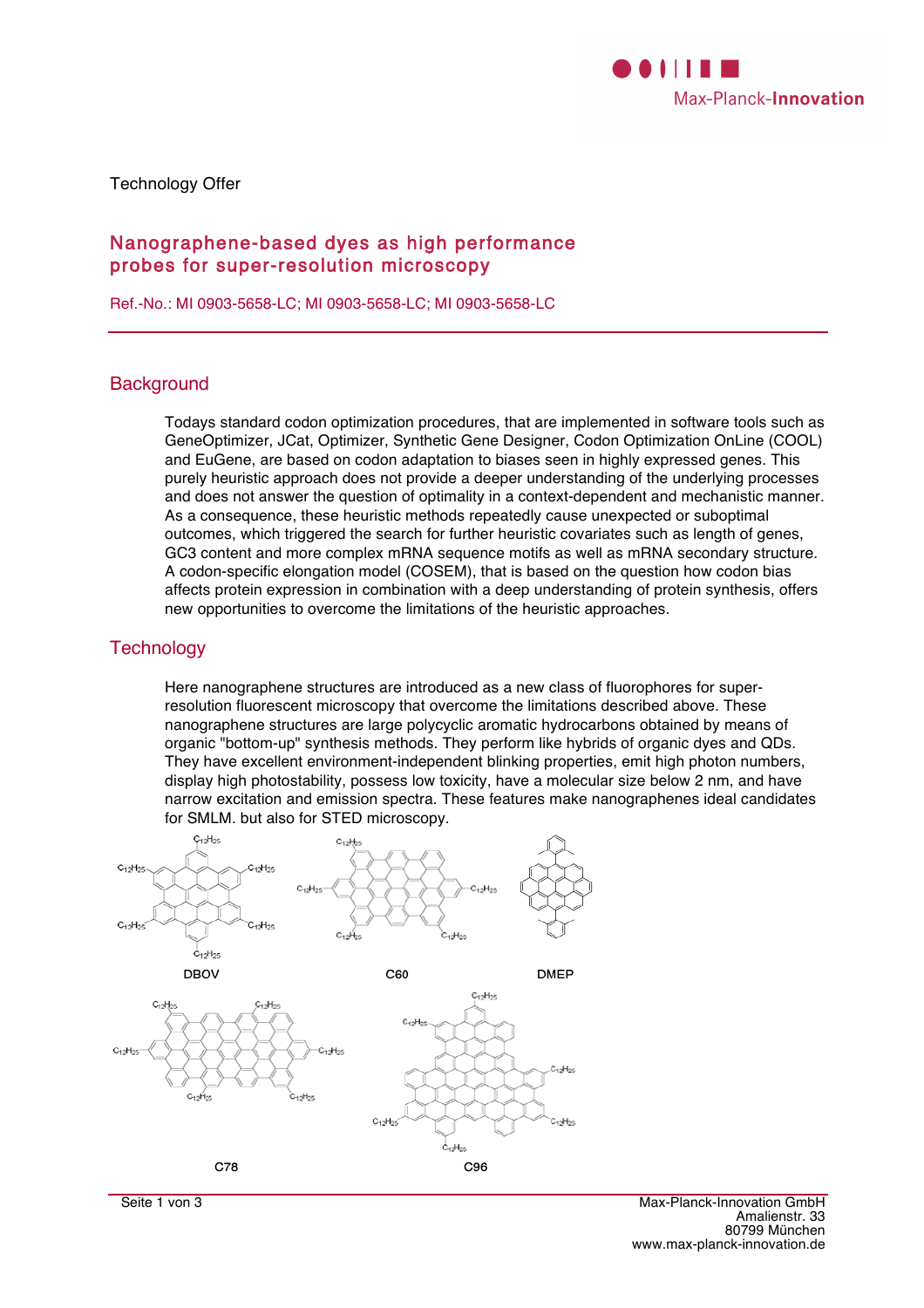

| Dye           | Excitation<br>maximum<br>(nm) | Emission<br>maximum<br>(nm) | Extinction<br>$(M^{-1}cm^{-1})$ | Quantum<br>yield | Detected<br>photons/<br>switching<br>event | Duty<br>cycle (x<br>$10^{-4}$ | <b>Blinking</b><br>time (ms) |
|---------------|-------------------------------|-----------------------------|---------------------------------|------------------|--------------------------------------------|-------------------------------|------------------------------|
| Alexa 647     | 650                           | 665                         | 239,000                         | 0.33             | 3438                                       | 2.1                           | 65                           |
| <b>DBOV</b>   | 610                           | 614                         | 70,000                          | 0.79             | $5570^a$                                   | $\overline{4.7}^a$            | 108 <sup>a</sup>             |
| C60           | 412                           | 701                         | 22,000                          | 0.1              | $4960^a$                                   | $1.2^a$                       | 79 <sup>a</sup>              |
| <b>DMEP</b>   | 466                           | 518                         | 51,000                          |                  | 6164                                       |                               | 102                          |
| C78           | 310                           | 513                         | 54,000                          | 0.02             | 5740 <sup>b</sup>                          | $2.7^{b}$                     | 83 <sup>b</sup>              |
| C96<br>$\sim$ | 491                           | 650                         | 61,000                          | 0.01             | 5020 <sup>b</sup>                          | $1.7^{o}$                     | $94^{\circ}$                 |

<sup>a</sup> in air; <sup>b</sup> in polystyrene

The "bottom-up" method allows the synthesis of nanographenes with well-defined absorption and emission spectra due to their precise chemical structure, enables the introduction of various functional groups for binding to specific ligands, reacting to specific target molecules or allowing water solubility.



#### Figure 2.: Biolinkable GQDs - one Ar-group is a clickable functional group, the others can be water-soluble functional groups.

In particular DBOV-Mes has very narrow absorption and emission spectra compared to commonly used organic dyes while being water soluble, making this nanographene ideal for multi-color imaging

COSEM can naturally be adapted to alternative target organisms based on their tRNA pools for exploratory analyses. The full algorithm can then be trained and validated for these new organisms with a dataset of measured protein expression levels.



#### Figure 3. Absorption and emission and chemical structure of DBVO-Mes